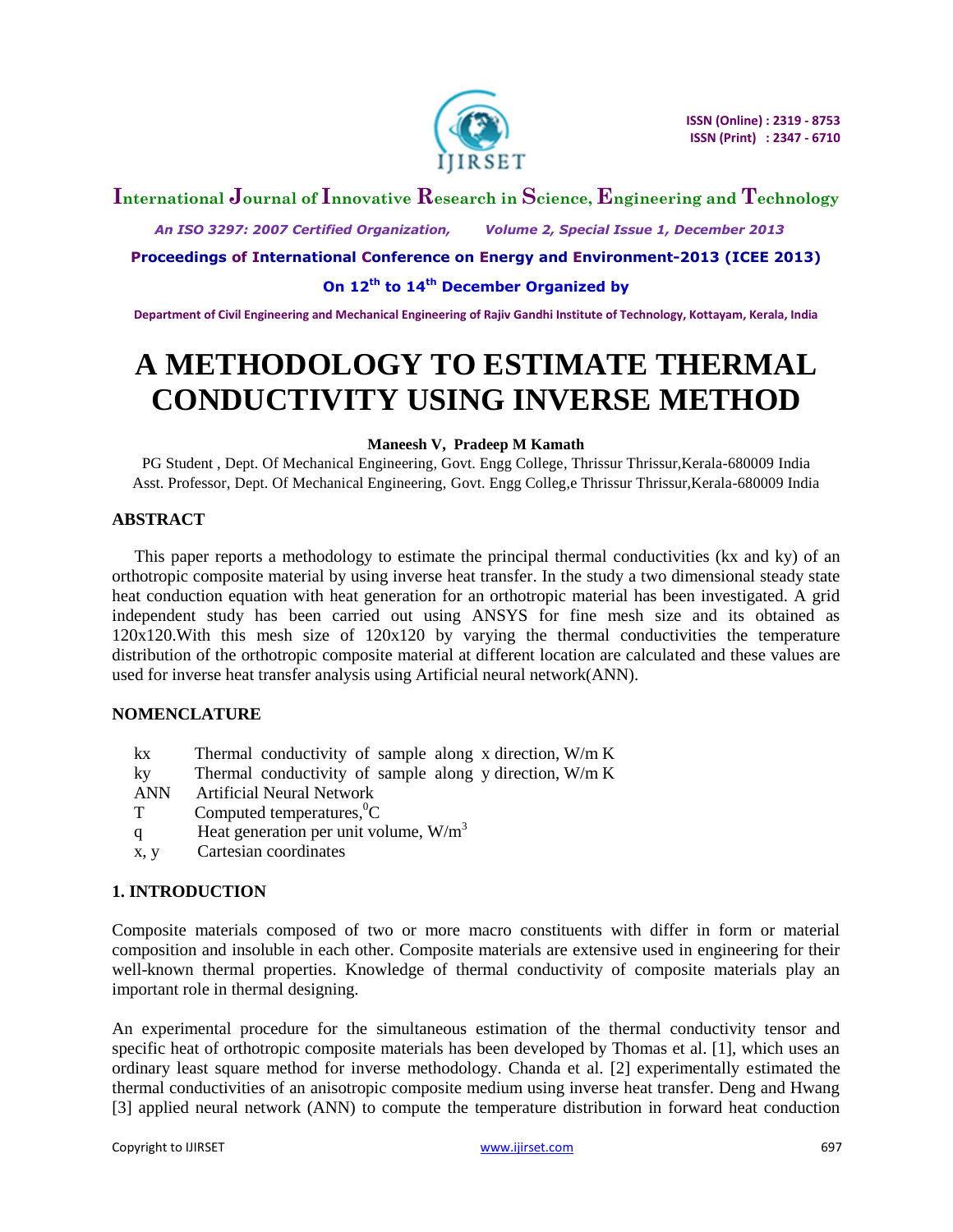problems and solved inverse heat conduction problems by using a back propagation neural (BPN) network to identify the unknown boundary conditions. Mara et al. [4] proposed a numerical algorithm based on a classical boundary element method (BEM) combined with the least squares technique to simultaneously predict the unknown conductivity coefficients and boundary data for a steady state heat conduction problem in an anisotropic medium. Dong et al. [5] extended the inherently mesh less and integration-free method to solve two-dimensional inverse heat conduction in an anisotropic medium.

The preceding literature review discusses various methods for the estimation of thermal conductivity of a material. Even so, inverse heat conduction problem using ANN is scarce. The objective of present study is to propose a methodology to estimate the thermal conductivity of composite material using ANN.

## **2.METHODOLOGY**

In the study a two dimensional steady state heat conduction equation with heat generation for an orthotropic material has been investigated.

The heat conduction equation of the orthotropic composite material is given by

$$
\frac{\partial}{\partial x}\left(k_{x}\frac{\partial T}{\partial x}\right) + \frac{\partial}{\partial y}\left(k_{y}\frac{\partial T}{\partial y}\right) + q = 0
$$
\n(1)

Where T=temperature

q= Heat generation per unit volume

 $kx$  = Thermal conductivity of the composite material along x-direction

 $ky =$ Thermal conductivity of the composite material along y-direction

The problem considered here is a square slab of side 1m with type-1 (Dirichlet) boundary condition on all the edges. A low thermal conductivity orthotropic material is used for the investment and in the range of 1-5W/m K having a uniform heat generation of  $1000 \text{ W/m}^3$ .

The schematic diagram of the experimental set up is shown in Fig-1. The experimental setup consist of a square slab having the dimension 1m and the boundary conditions are

- 1) Temperature at left boundary=  $75^{\circ}$ C
- 2) Temperature of the bottom boundary =  $0^0C$
- 3) Temperature of the right boundary =  $50^{\circ}$ C
- 4) Temperature of the top boundary =  $100^{\circ}$ C
- 5) Uniform heat generation rate =  $1000 \text{ W/m}^3$
- 6) Thermal conductivity of the material kx and ky vary from 1-5 W/mK.



**Fig-1 SCHEMATIC DIAGRAM OF THEPROBLEM**

A grid independent study has been carried out by using ANSYS Mechanical APDL and fine mesh size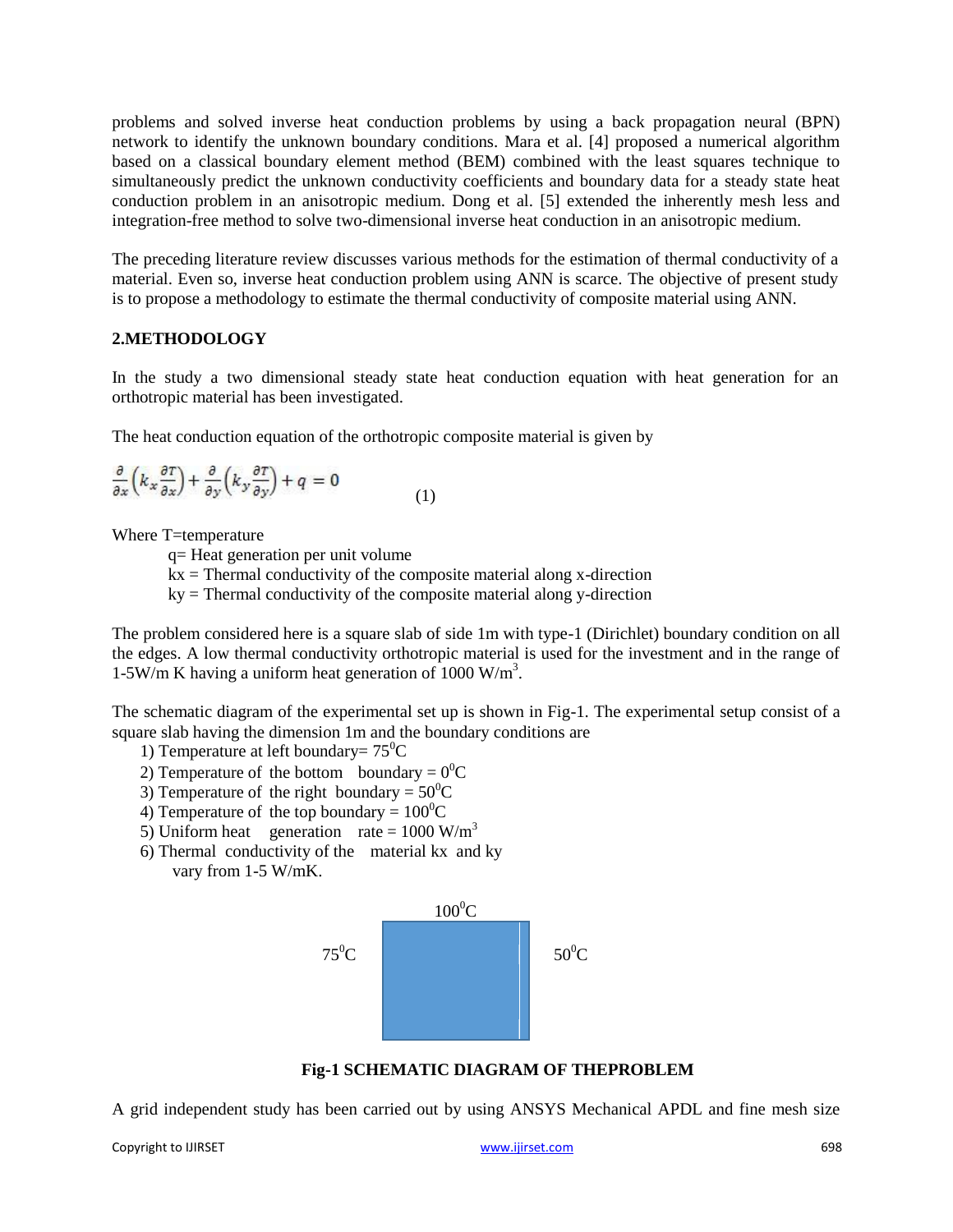found as  $120x120$ . The grid independent study of the material at kx=2 W/mK, ky= 3 W/mK and q= 1000W/m<sup>3</sup> is listed in Table-1.

| 1.1DEE 1 SAMD SEREALIST DRIIM |     |                     |         |         |         |         |         |         |         |
|-------------------------------|-----|---------------------|---------|---------|---------|---------|---------|---------|---------|
| Coordinates                   |     | <b>Temperatures</b> |         |         |         |         |         |         |         |
| X                             |     | 10x10               | 20x20   | 40x40   | 60x60   | 80x80   | 100x100 | 120x120 | 240x240 |
| 0.4                           | 0.4 | 75.2795             | 74.9358 | 74.8517 | 74.8362 | 74.8307 | 74.8282 | 74.8269 | 74.8259 |
| Error in $(\% )$              |     | 0.456               | 0.112   | 0.0207  | 0.00735 | 0.00334 | 0.00174 | 0.00137 |         |

## **TABLE-1 GRID GENERATION DATA**

### **Artificial neural network**

An artificial neural network (ANN), usually called neural network (NN), is a mathematical model or computational model that is inspired by the structure and/or functional aspects of biological neural network. A neural network consists of an interconnected group of artificial neurons, and it processes information using a connectionist approach to computation.

The objective of the neural network is to transform the inputs into meaningful outputs.The inverse problem is used for the estimation of kx and ky for the given measured temperature distribution. In the present study ANN is used for the parameter estimation process. ANNs are used to correlate a set of inputs with a set of outputs, thus enabling them to predict outputs for new sets of inputs, within a particular range. A neural network consists of one input layer, one output layer, and one or more hidden layers accompanied by a number of neurons which are interconnected with each other using synapses or connections (ref.Chanda et.al [2]).

By varying the thermal conductivities the temperature distributions at specified locations of the problem is solved by ANSYS.With these data a neural network is formed for 5 hidden neurons. The temperature distribution corresponding to kx=2.3 W/mK, ky=3.7 W/mK and  $q=1000$  W/m<sup>3</sup> tabulated with ANSYS.Fig-2 shows the schematic diagram of ANN .Fig-3 shows the schematic diagram of the entire methodology showing how the ANSYS model, ANN and the estimation of thermal conductivity are related.

From the grid independent study the percentage error of temperature between mesh size 120x120 and 240x240 is 0.00137 hence the fine mesh size is fixed as 120x120.With this fine mesh size by varying the thermal conductivity of the orthotropic material along x and y direction a set of temperatures of the material at specified locations are obtained by using ANSYS and these values are used for ANN.



**Fig-2 SCHEMATIC DIAGRAM OF ANN**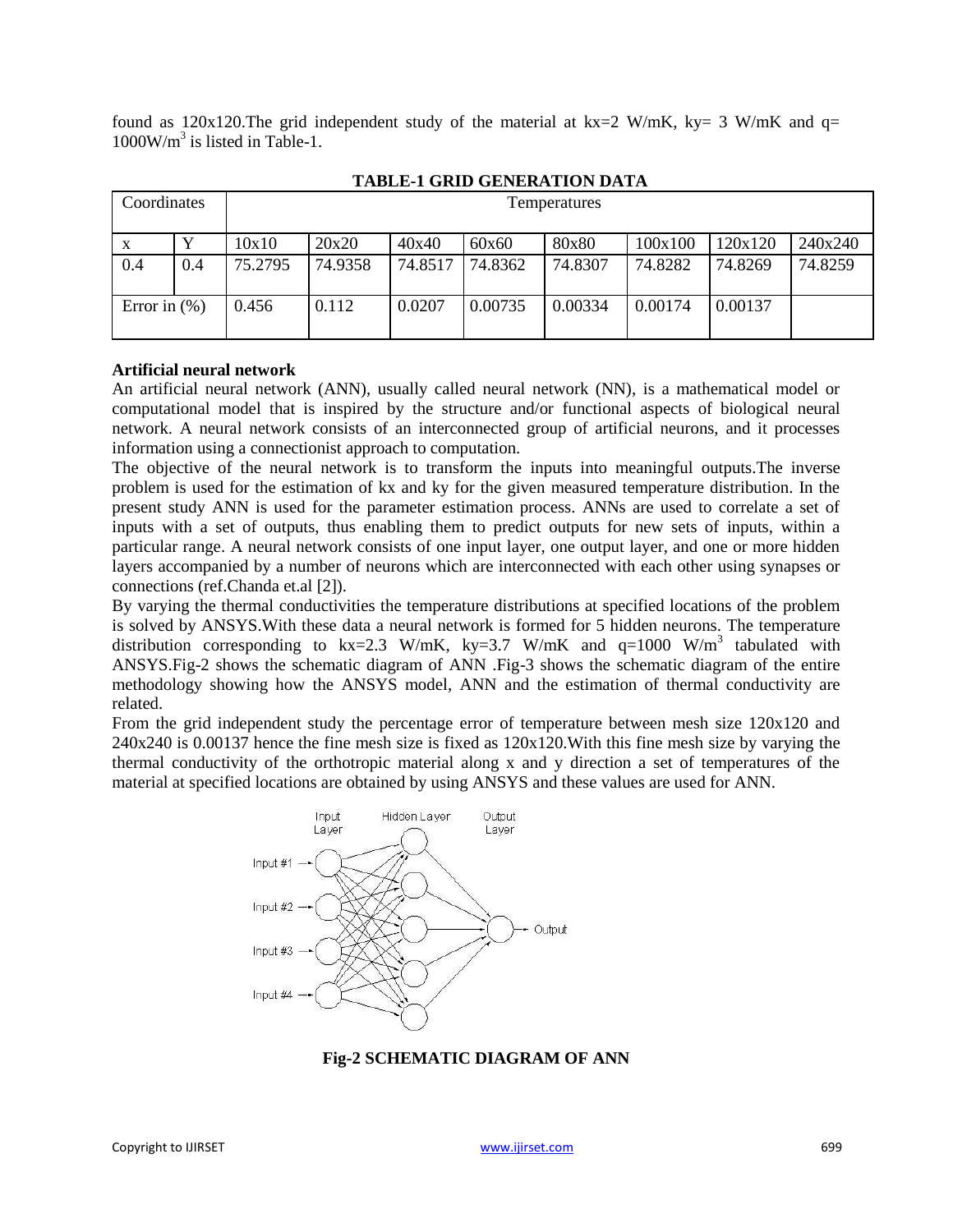

### **Fig-3 SCHEMATIC DIAGRAM OF THE**

### **3. RESULT AND DISCUSSION**

This present work proposed a methodology to estimate the thermal conductivity of the composite material using inverse heat transfer analysis. In the study a two dimensional steady state heat conduction equation with heat generation for an orthotropic material has been investigated. A grid independent study has been carried out using ANSYS for fine mesh size calculation and its obtained as  $120x120$ . With this mesh size by varying the thermal conductivities, the temperature distribution of the orthotropic composite material at specified location are calculated and these values are used for inverse heat transfer analysis using ANN. The direct problem is solved by ANSYS software and the inverse problem is solved by ANN.

Temperatures at specified locations are obtained using the forward model. The forward model is developed by varying the thermal conductivity between 1-5 W/mK keeping the heat generation constant of 1000W/m<sup>3</sup>. A neural network is trained using 50 samples of temperature data obtained at specified locations in the sample obtained using the forward model. After training, testing and validating the ANN network is used as the inverse tool to obtain the thermal conductivity for a give temperature distribution. Real experiments can be conducted with the given boundary condition and heat generation rate for an